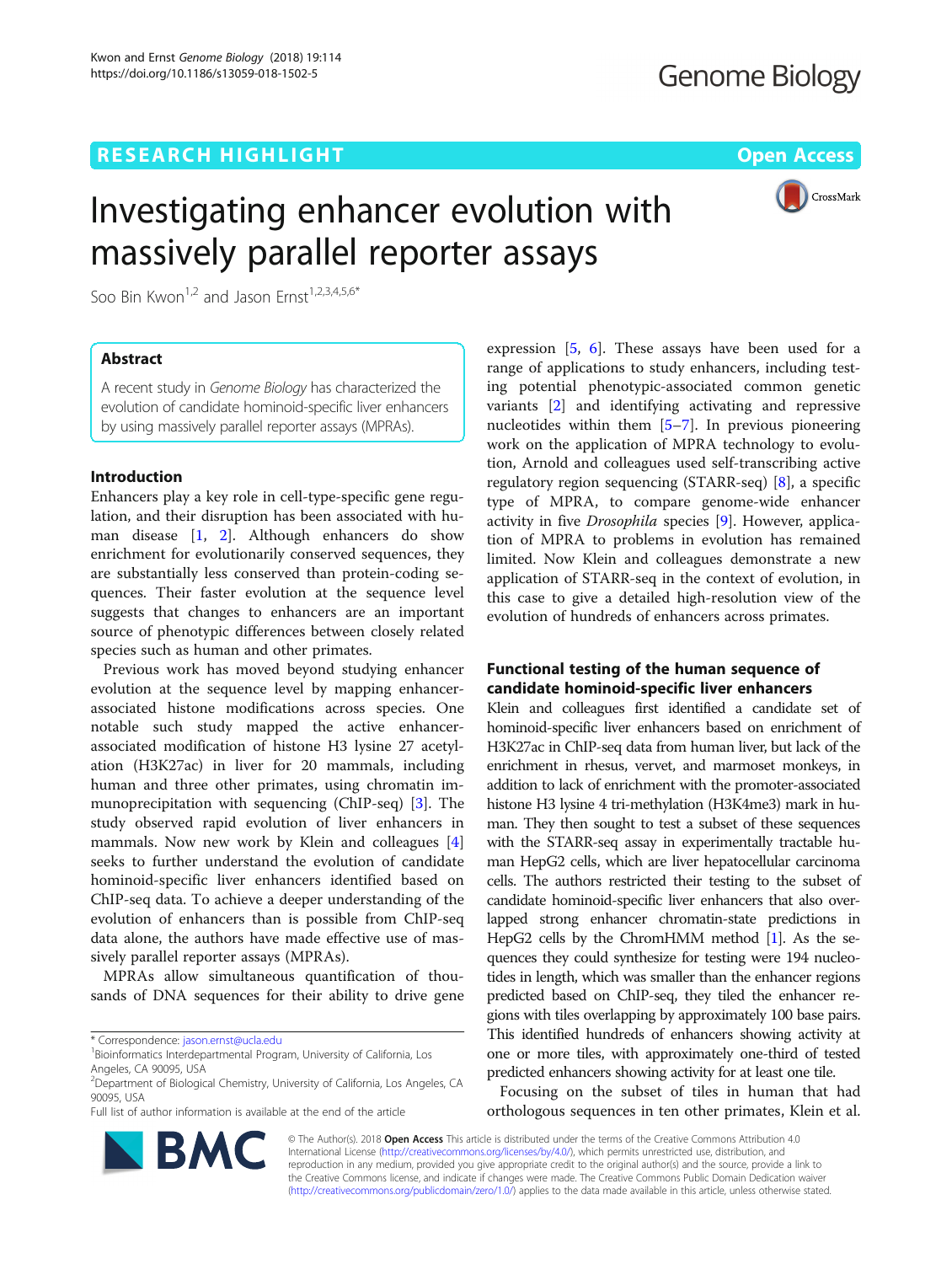sought to identify sequence features that could explain the enhancers being active in human, but less active in other primates. When comparing the human and orthologous marmoset sequence, they found some preferential enrichment for motifs for several liver-associated transcription factors. However, when attempting to predict the difference of activity among orthologous sequences in human and other primates based on a gapped k-mer support vector machine  $[10]$  $[10]$ , they did not observe the statistically significant reduction in predicted activity that was expected based on ChIP-seq data. This was despite demonstrating that their trained classifier was relatively effective at predicting varying enhancer activity levels within human samples.

# Functional testing of orthologs of active human enhancers throughout the primate phylogeny

The inability to predict a reduction of activity in orthologs based on sequence motivated Klein and colleagues to directly functionally test the sequences of other primates. Specifically, the authors designed a new STARR-seq experiment focusing on a set of tiles that were active in human and had orthologs in ten other present-day primates. In addition to testing the human sequences and the ten other present-day primate orthologs, the authors also tested nine ancestral reconstructions all together in HepG2 cells.

The experimental data revealed that only a minority of the tested tiles showed a reduction in activity relative to human, the expected pattern based on the liver H3K27ac ChIP-seq data. The limited overall reduction relative to human was also seen with the sequence-based predictions. However, there was limited agreement between which specific tiles were predicted to have reduced activity based on sequence and which actually did so in the experiments. The authors did find, however, that the overall clustering of their experimental data was consistent with the phylogenetic relationship among the species. Renormalization of the experimental data relative to the oldest ancestor tested identified a number of tiles having coherent evolutionary trajectories, which could be explained parsimoniously by relatively few gains or losses of activity.

# CpG deamination as an important force in enhancer evolution

Klein and colleagues then investigated associations between mutations and changes in functional activity in the tested enhancers across primate evolution. They found a significant, albeit modest, correlation between the number of sequence mutations and functional divergence along branches of the phylogeny. They then identified a set of 'prioritized variants' to explain significant associations between sequence and functional divergence. Among the

prioritized variants, the investigators found a statistically significant enrichment for the C-to-T and G-to-A pair of mutations. This prompted them to test whether there was also an enrichment for CpG deamination relative to its background frequency, which they confirmed to be the case. The authors thus hypothesized that CpG deamination could play an important role in primate enhancer evolution and noted other prior supporting evidence, including its high frequency of mutation, its efficiency at creating new transcription factor binding sites and its ability to alter enhancer methylation patterns.

### Concluding remarks

This work by Klein and colleagues is an exciting demonstration of the power of the MPRA technology for studying enhancer evolution, which has several attractive features in this context. One attractive feature is that DNA material from the tested species is not needed, which allows testing of computationally reconstructed ancestral sequences and facilitates the testing of many present-day species. Another strength is that the assay can simultaneously test hundreds of different enhancer sequences across species, with the sequences tested being the same except for the species-specific individual nucleotide differences. Furthermore, the experiment tests all the sequences together in one common environment and thus avoids many potential experimental confounders. Some inferences derived from data from a common trans environment depend on an assumption that differences at the cis-level will be much more substantial than at the trans-level, which the authors justified based on prior studies.

Two surprising results of the authors' study were the limited agreement of species differences in the liver ChIP-seq data with that of the reporter activity and the limited ability to predict which enhancers would show changes in activity based on sequence. Both results underscore the greater challenge associated with predicting differential activity across species compared with absolute activity within a species. The limited agreement between the liver ChIP-seq data and the functional activity in MPRA experiments might be due to differences between primary liver samples and HepG2 cells. Another possible cause of the lack of agreement could arise from inherent differences between what ChIP-seq and MPRA experiments measure. Furthermore, differences in the chromatin and extended sequence context of the experiments, which is the native genome for ChIP-seq and a plasmid for MPRA, might also limit agreement. The inability to predict the activity changes based on sequence suggests opportunities for improved computational models for predicting activity changes from sequence changes or a different application of existing approaches.